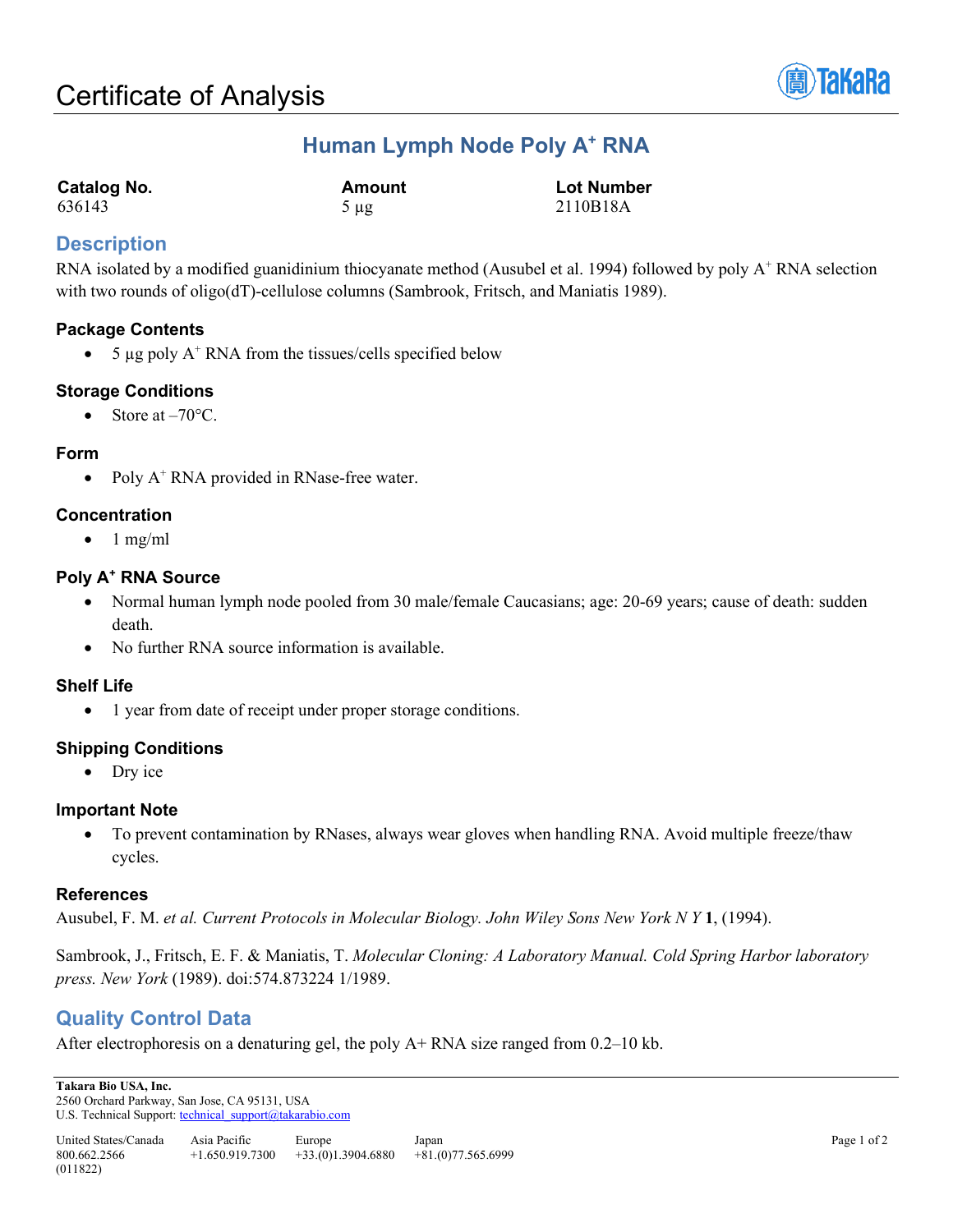# Certificate of Analysis Cat. No. 636143

Human Lymph Node Poly A<sup>+</sup> RNA

It is certified that this product meets the above specifications, as reviewed and approved by the Quality Department.